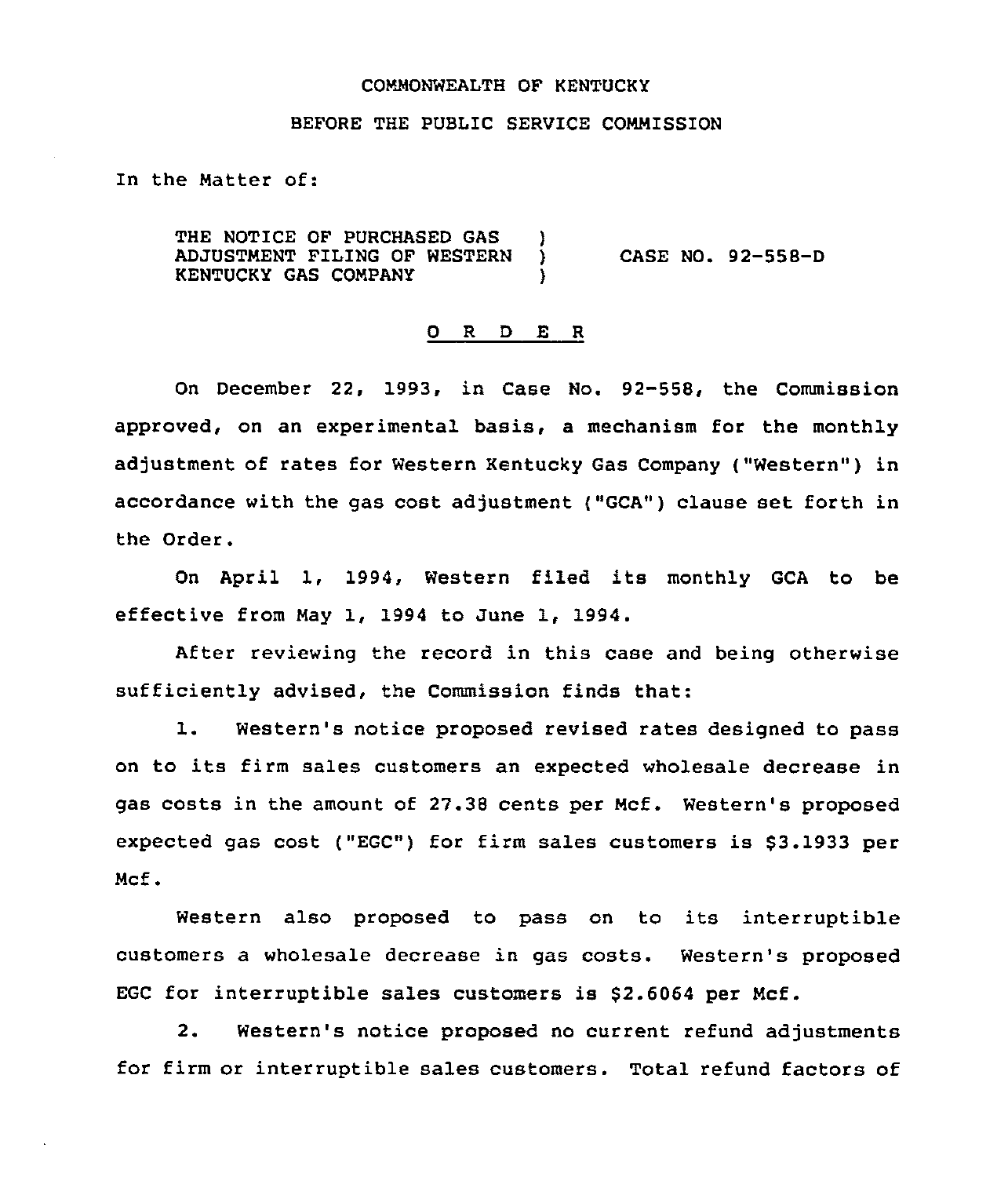2.7 cents per Ncf for firm sales customers and 2.10 cents per Ncf for interruptible customers are from a previous month.

Western's notice likewise set out no current refund adjustments for firm or interruptible transportation customers. Total refund adjustments of .92 cent and .32 cent per Ncf, respectively, are from a previous month.

3. Western's notice set out the 6-month correction factor of (2.16) cents per Ncf which will remain in effect until October 1, 1994.

4. These adjustments produce gas cost adjustments of (\$.2897) per Mcf for firm sales customers and (\$.6133) per Mcf for interruptible sales customers.

5. The rate adjustments in the Appendix to this Order are fair, just, and reasonable, in the public interest, and should be effective for final meter readings on and after Nay 1, 1994.

IT IS THEREFORE ORDERED that:

1. The rates in the Appendix to this Order are fair, just, and reasonable and are approved effective for final meter readings on and after Nay 1, 1994.

2. Within 30 days of the date of this Order, Western shall file with the Commission its revised tariffs setting out the rates authorized in this Order.

 $-2-$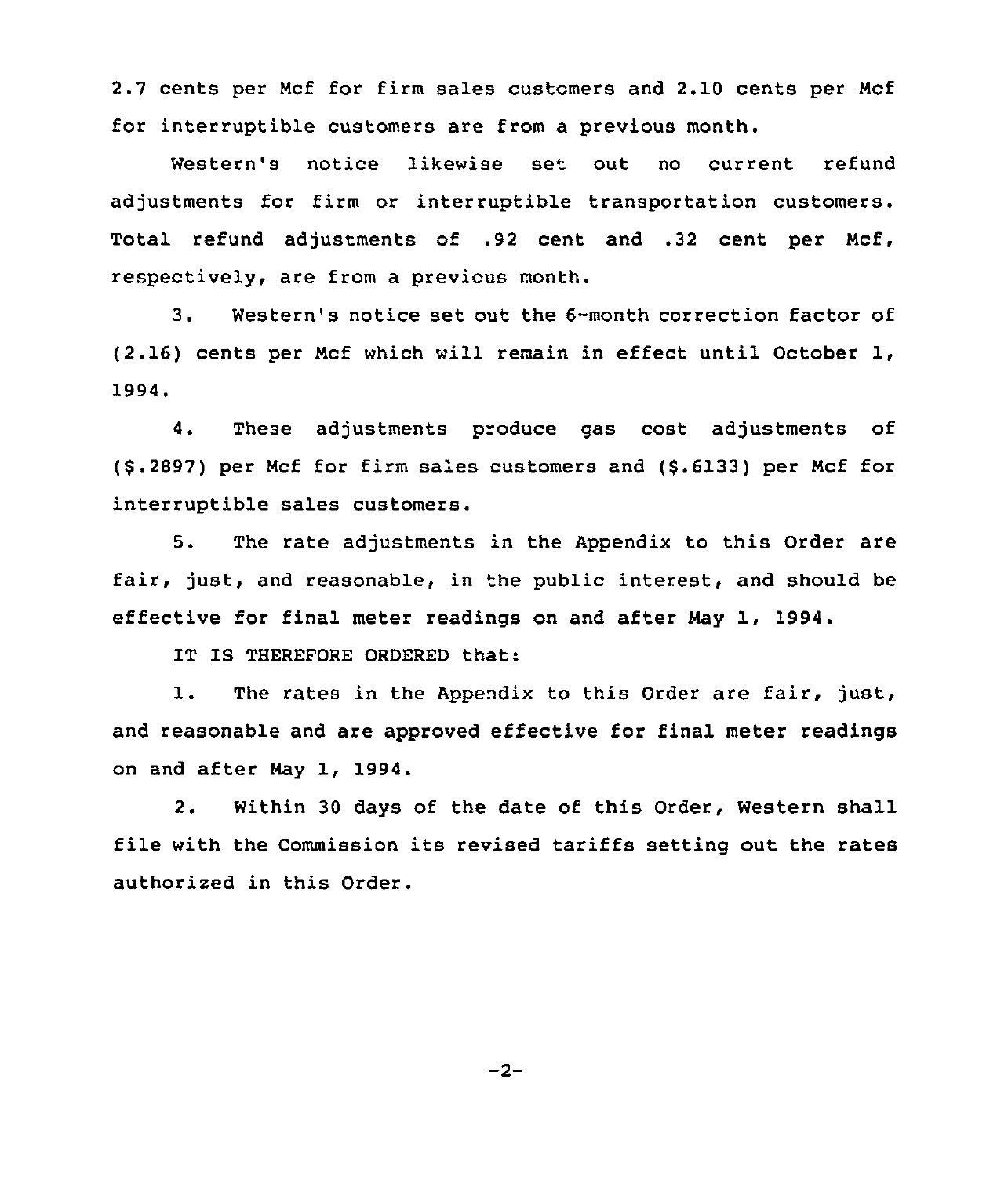PUBLIC SERVICE CONNISSION

Chairman /)  $\overline{\mathbf{c}\mathbf{e}}$ 

**Commissioner** 

ATTEST:

 $\blacksquare$ 

Executive Director